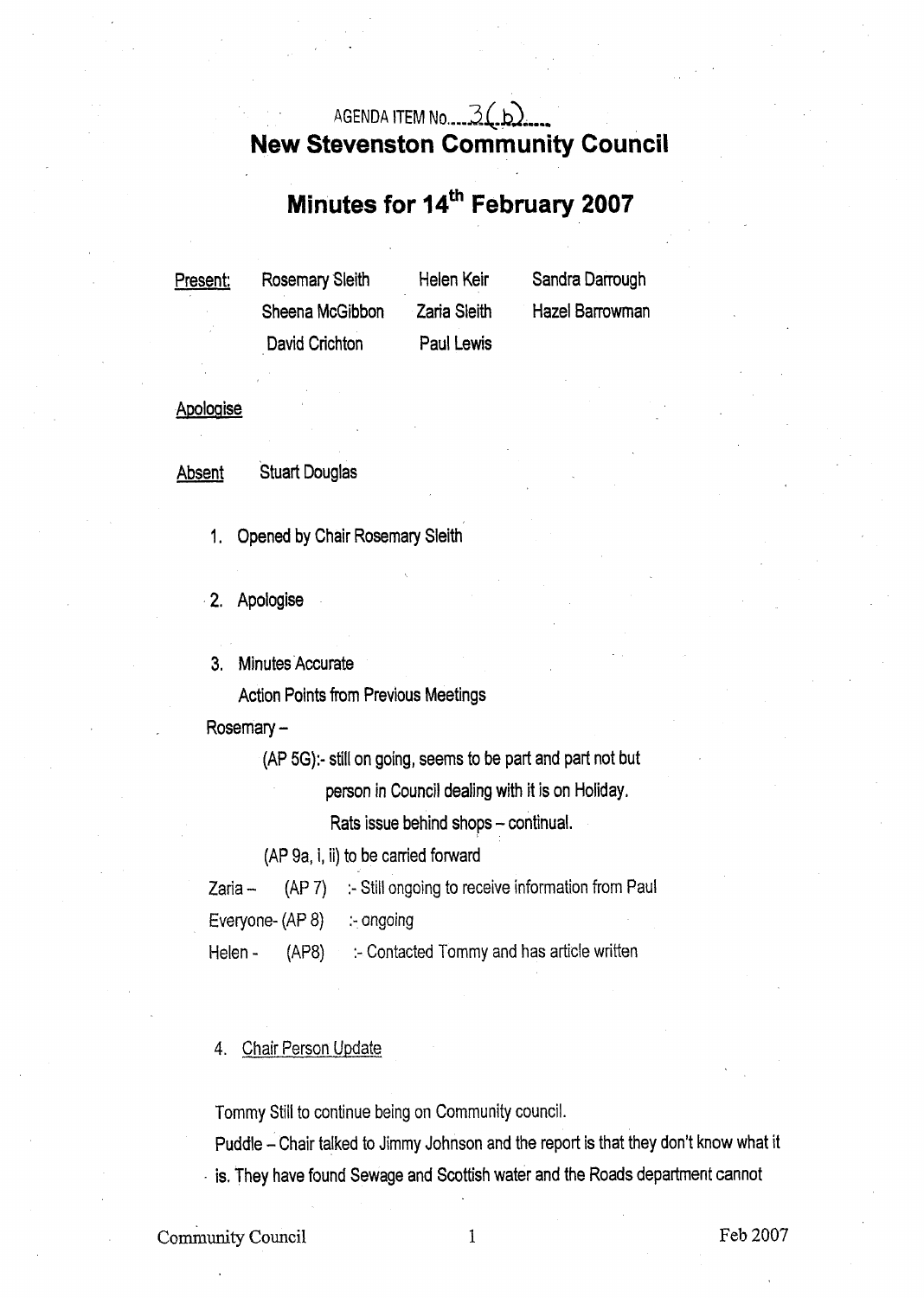decide whose in charge of it. Road works are planning to start again tomorrow (15th February). They do pass on extended apologises to Community Council and Hazel Barrowman for raising it to their attention.

Gary Thomson - Will attend on March **14\*** 8pm for an update and police report. Coronation Park has been on fire. They have increased CCTV at CO- Op. they are also lettering parents. The issue just now is people buying drink for Young People.

**AP** Rosemary to contact Gary.

Contacted Stuart Douglas but no response on whether he is still involved or not.



AP Rosemary to contact Gary.<br>
Contacted Stuart Douglas but no response on whether he is still involved or not.<br>
Londis Shop- They are loosing customers due to damage on cars by people outside of<br>
the shop.

Letter in council regarding Administrative grant. Letter states money *is* for Admin not organisations,

**AP** Rosemary to letter all committees

- *5,* Nobody appeared
- 6. Treasurers report

£21.60 paid for February.

**AP** Paul and Allan to say they are leaving

Secretary gave treasurer receipt for £3.00 for printing - money still to be received.

Chair requested 2 stamps

Treasurer still waiting for receipts

**AP** Treasurer to write to bank

7. Secretary Report

Needs contacts from paul

**AP** Paul to pass on all details to Zaria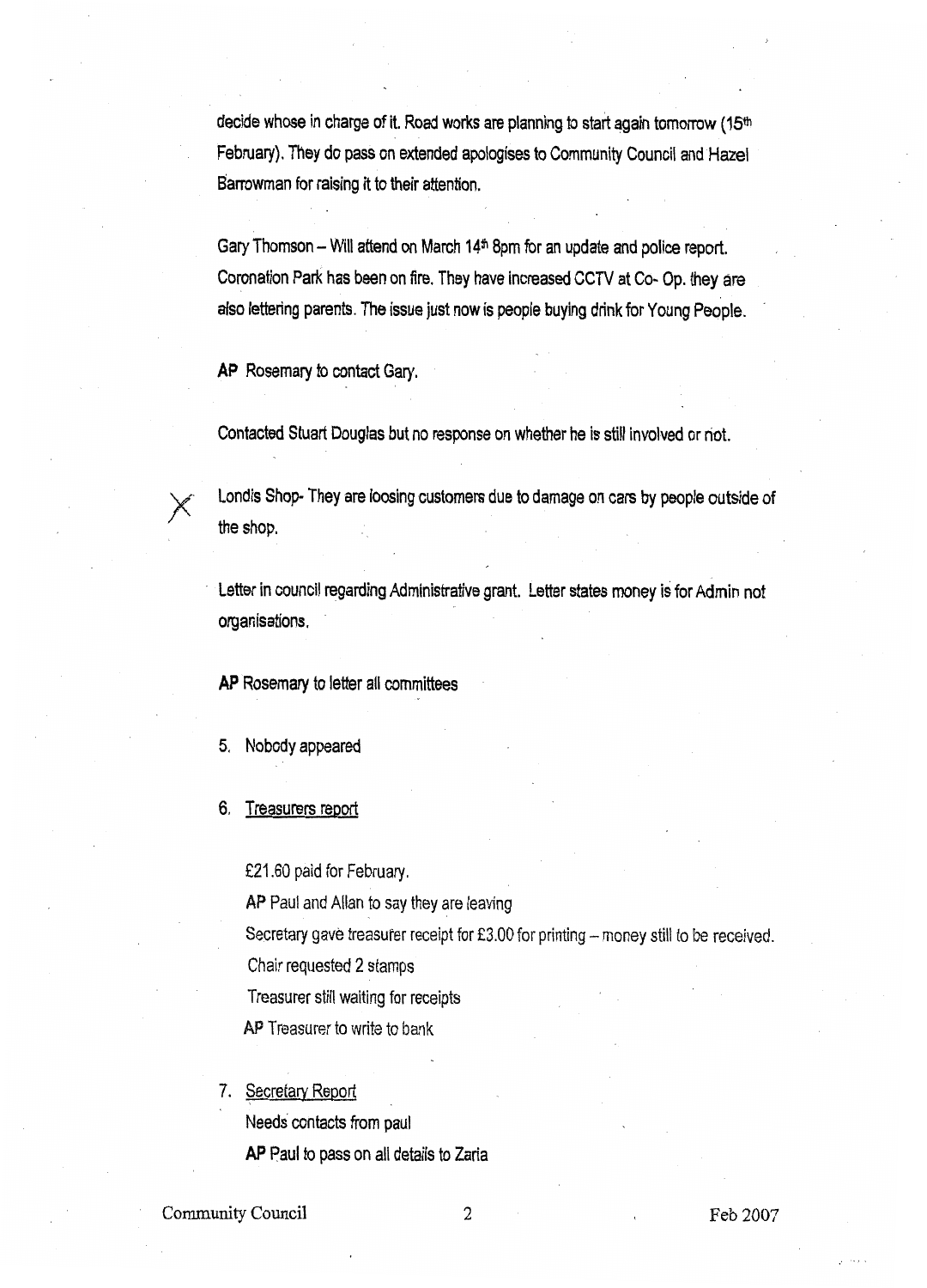### **8.** External Meetings

Special Uplifts - updated to 3 per year ( reported back from Paul Lewis)

Tax - Nobody attended

According to newspaper it has increased 1.95%

Licensing - Date not set yet

Drugs and Alcohol Forum - Thursday 7pm

#### To attend - Paul

Helen

**Rosemary** 

### Maybe Sheena

#### 9. AOB

**a.** Volunteer centre - offering Active Citizen Course

Also trying to increase the number of volunteers over 2

years by 100 people in the area.

**AP** - Zaria to contact Tommy regarding **S.Y** ,P

**AP** - Rosemary to contact Railway regarding fence and dumping

**b,** Fullwood Thistle pass on thanks regarding strips which have been received. They have player of the year dance on 11<sup>th</sup> May 2007. Community Council will receive **4** complimentary tickets.

10. Next meeting agreed 14\* March 2007 at 7pm

11. Closed by Chair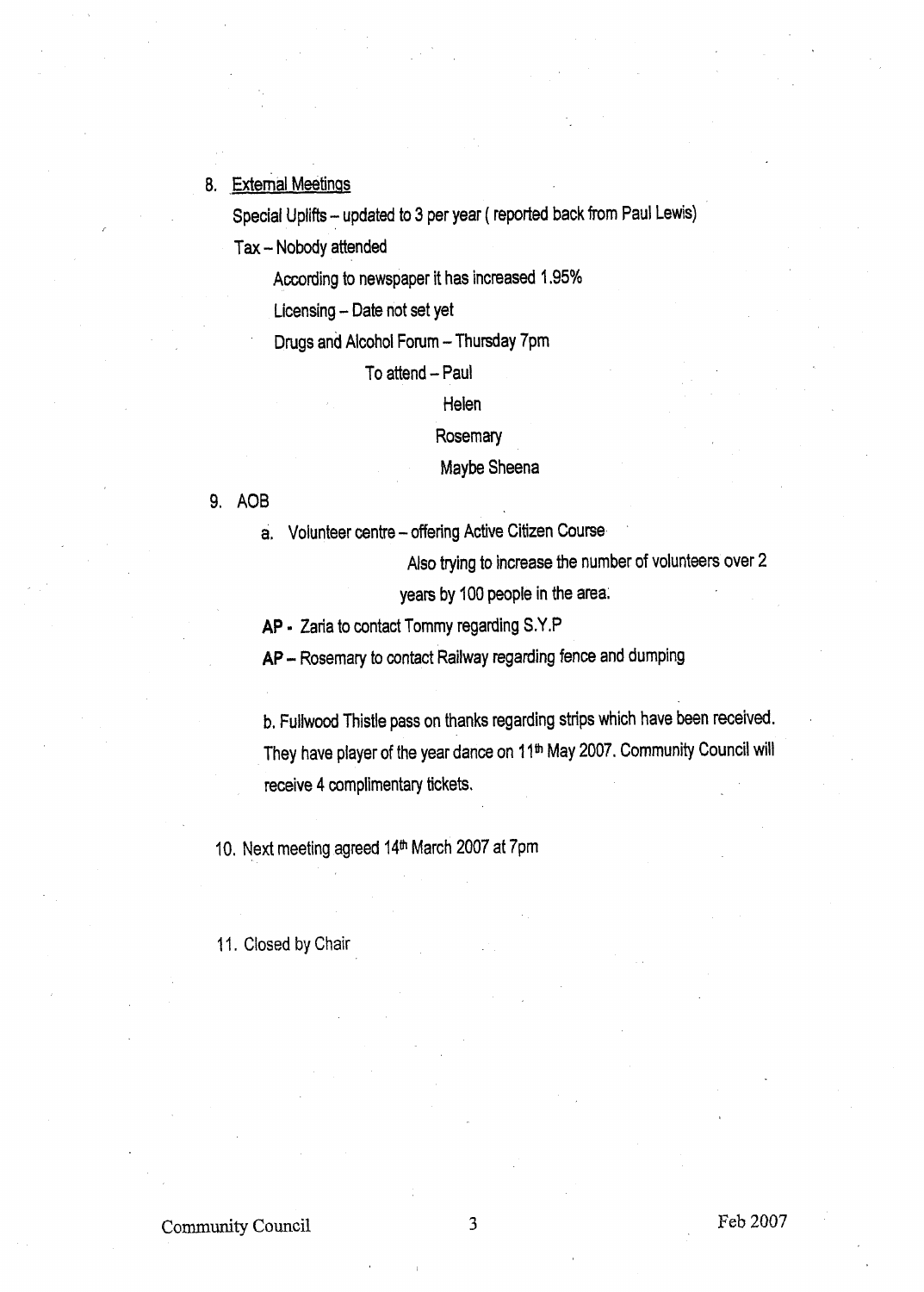AGENDA ITEM No. 3(b)

**New Stevenston Community Council** 

**Minutes** 

**12 September 2007** 

**Present** 

Helen Keir Sandra Darragh Sheena McKibbin, Hazel Barrowman Rosemary Sleith Zaria Sleith Paul **Lewis** 

**Apologise** 

Tommy Boyce

**Absent** 

Stuart Douglas David Crichton

**Minutes** Correct apart from Sandra's spelling of her name. Sheena McKibbin - Confirms Helen Keir Second

**Chair Person Report** 

Chair person going for new job, and may need to resign will notify ourselves nearer the time.

Spoke to Mr Johnston from roads department regarding Holytown station regarding disability access between station and next bridge up ( Ziggy bridge) also looking at glass, vandalism.

Also asked about Coronation Park, and pavements.

Dog Poo Bins -looking at but seems to be Health Hazard

Contacted Motherwell Civic regarding night out. Council has said no, Helen Keir would like it questioned how Councillors can have meals.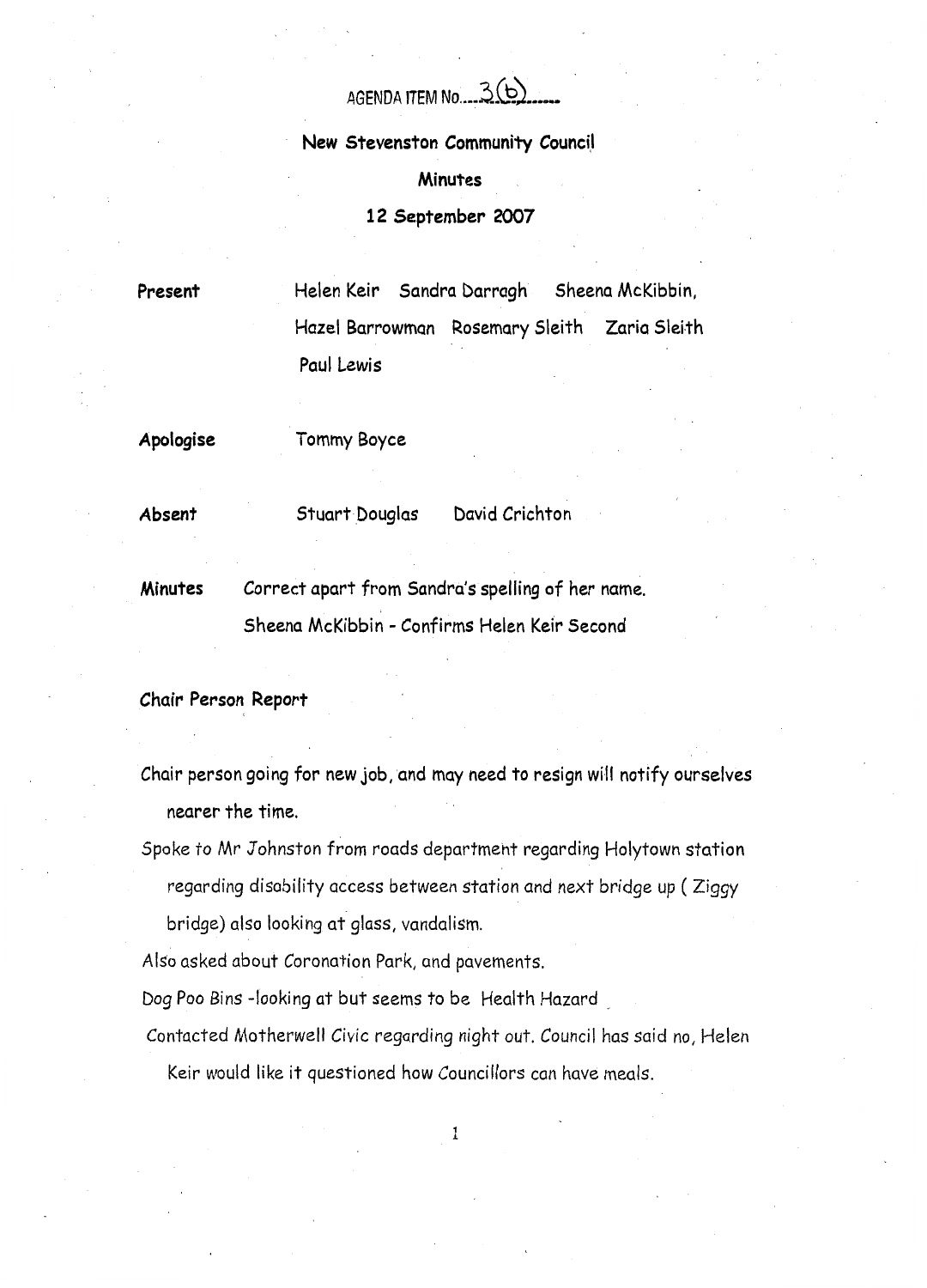**AP** - Rosemary to question council.

Paul gave Letters -

Letter of Invitation for - Council Tenant Consultation on the **3rd** November. Need to be notified by the 5th October 2007. Letter the 3<sup>rd</sup> November. Need to be notified by the 5<sup>th</sup> October 2007. Letter<br>from Claire Reynolds. If nobody available who is absent, letter will be sent

#### out.

## **AP** Zaria to contact with Answer

Second letter - Core planning Session Round Consultations. This **is**  regarding consultation done in October 2006. 3 **bates** given. Letter from Vicky Abernethy. Nobody able to attend.

**AP** Zaria to contact with apology for not attending.

**Treasurers Report** 

Cheques - Raised for North Lanarkshire Council regarding Legal action for €7.20. Cheque will be sent tomorrow.

**AP** Zaria will contact them saying in future contact to Treasure from Now on. We are concerned it was sent to ex Secretary even though the *ex*  secretary notified them of change. We are also concerned about legal action be threatened and sent to wrong person.

Can they also furnish us with a statement of all payments ta them from January 2007 till Sept 2007 as a matter *of* urgency and send all statements to Treasurer.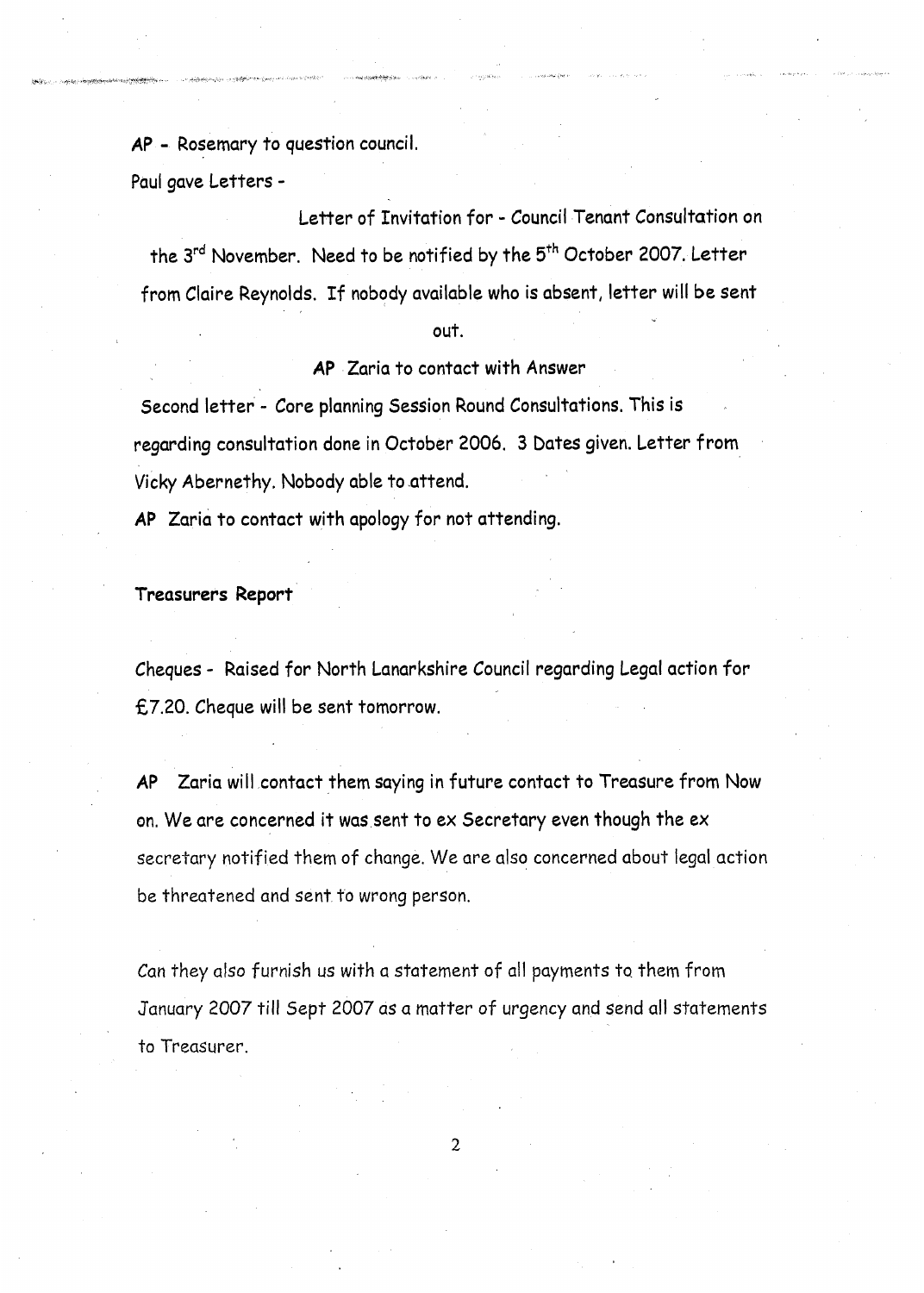#### **€255.73** in total in kitty.

Council told Rosemary on **12** Sept **2007** money has been re-leased to Community Council, Sandra spoke to Aileen Lambert that no Minutes received from September 2006. Was confirmed They have received minutes Graham buncan ( North Lanarkshire Council) that they have received the minutes. That was confirmed on the 10<sup>th</sup> August 2007.

Treasurer gave cheque for **€12.00** in total for printing minutes before.

#### **Secretary Report**

Secretary asked if committee would give money for Ink to print out minutes and other publicity for Community Council, Committee put it to vote **us** it is not normally given out before purchase. Committee agreed as exception to the rule the cheque will act as petty cash. Secretary will give receipts to Treasurer **Plus** balance after purchase.

**All** Committee were in favor.

*c* 

*Poster* - to be designed and put **on** buses.

**AP** - Zaria contact Volunteer centre regarding time bank and how to get Community Council involved, Zaria will call - 01698 358866.

NSComCoun@hotmail.co.uk - new e-mail address for Community Council.<br> **7** *8 · S.C.C. @ Hot*  $\mu$ *MA · Co, UK*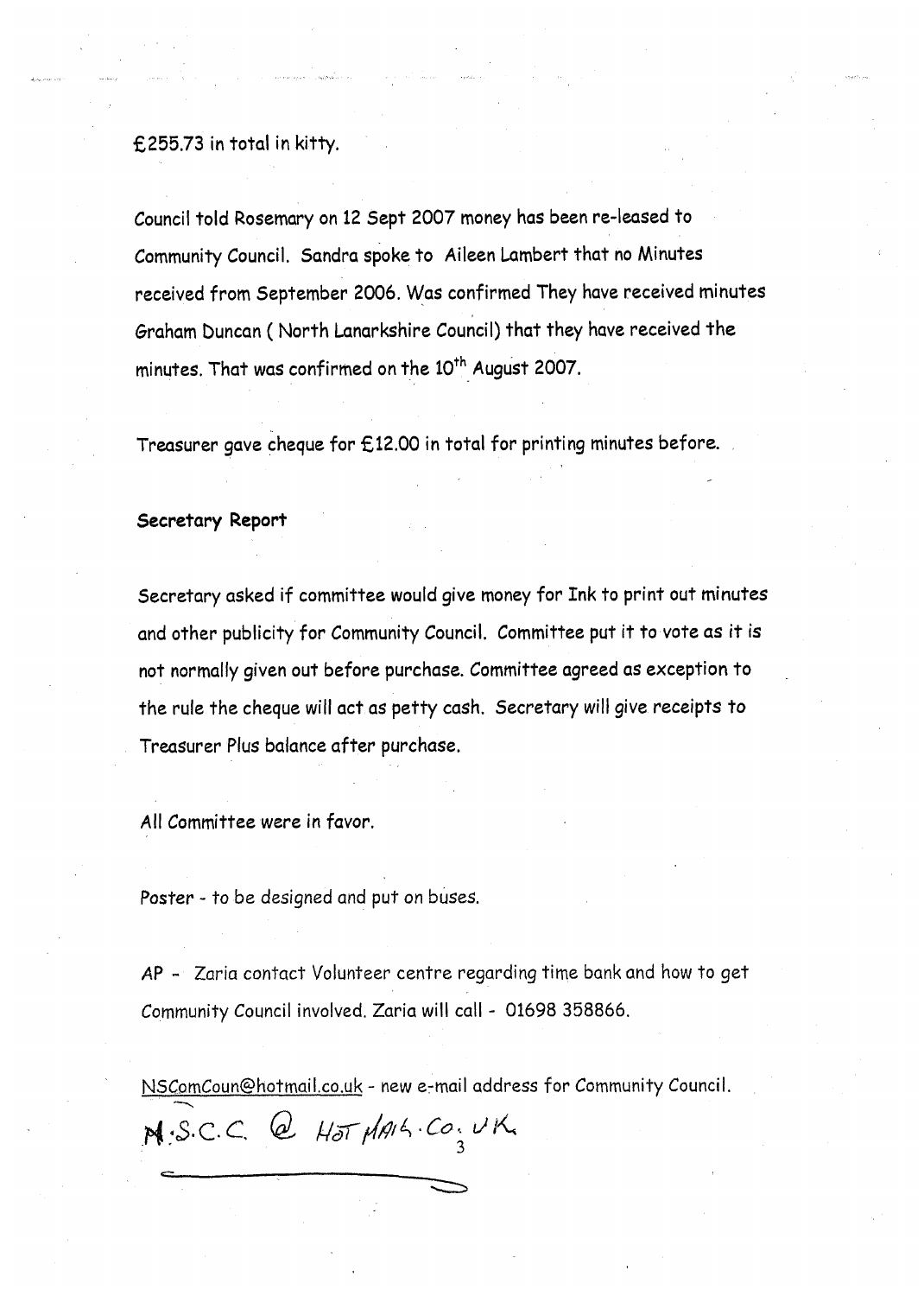Information not being given regarding activites in the area.

*AP* - Zaria will contact Newarthill Patch Team regarding this. **<sup>1</sup>**

Letter given to Paul regarding Consultative Draft North Lanarkshire. Letter from Patrick Kelly.

*AP* Zaria to contact regarding being Secretary and also ask why only being notified on 10<sup>th</sup> August if it started in July.

Went over information pack sent out regarding this.

Rosemary brought up that all members need to attend meetings and to keep up quorum.

Alistair McLean, Sandra contgcted him for Maps. He gave contact number to contact Senior planning officer. She was passed from person to person who said that Cumbernauld are dealing with coronation park and named contact is Gordon Lang. He is supposed to be sending out Map *af* N.5 swing park and new fencing, grass seeds, path at moment **is** staying.

Rumour so far **is** that path has to be re-done **as** not done properly.

**AP** Rosemary going to coniact Gordon Stuart regarding park.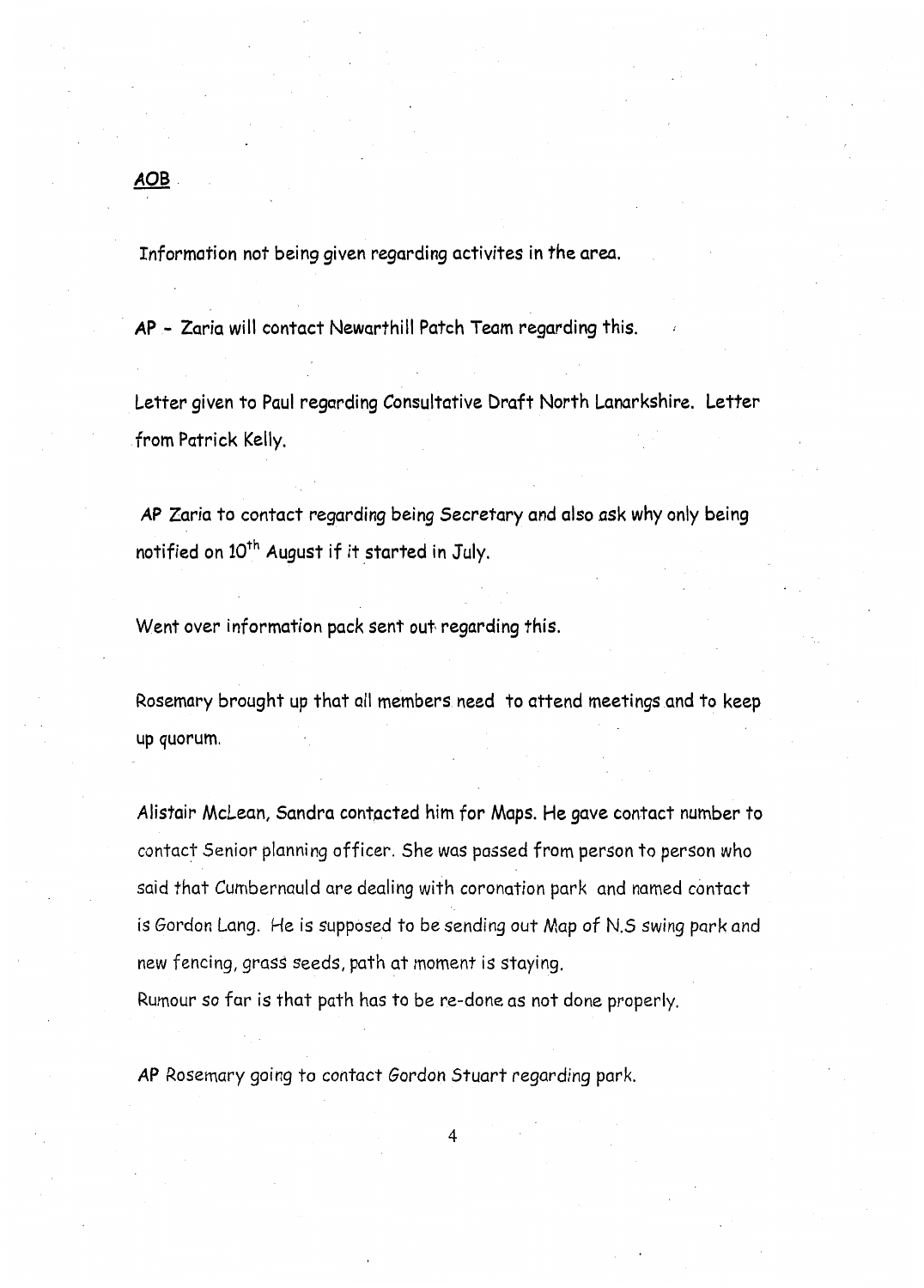The Association for Community Councils - [secretarv@ascc.orq.uk](mailto:secretarv@ascc.orq.uk) Committee agreed to be a member.

**AP** Zaria will contact requesting community council to be involved.

From now on **in** Minutes Council member part.

Trees - to approach council to request that the trees where old library are not going to be cut down. **Also** request for trees not to be cut down at the manse.

The Bing - requesting the bing area being to be kept as the trees are nice.

Library - Buzzer now at the door.

Water at back of Post Office - Rosemary to contact Mr **14 April 190** 

Community Centre light at Door- Contact as light not working.

Rats in Wrangholm Drive - in paper. **Raised** as Concern.

**Next** Meeting - 10 October 2007